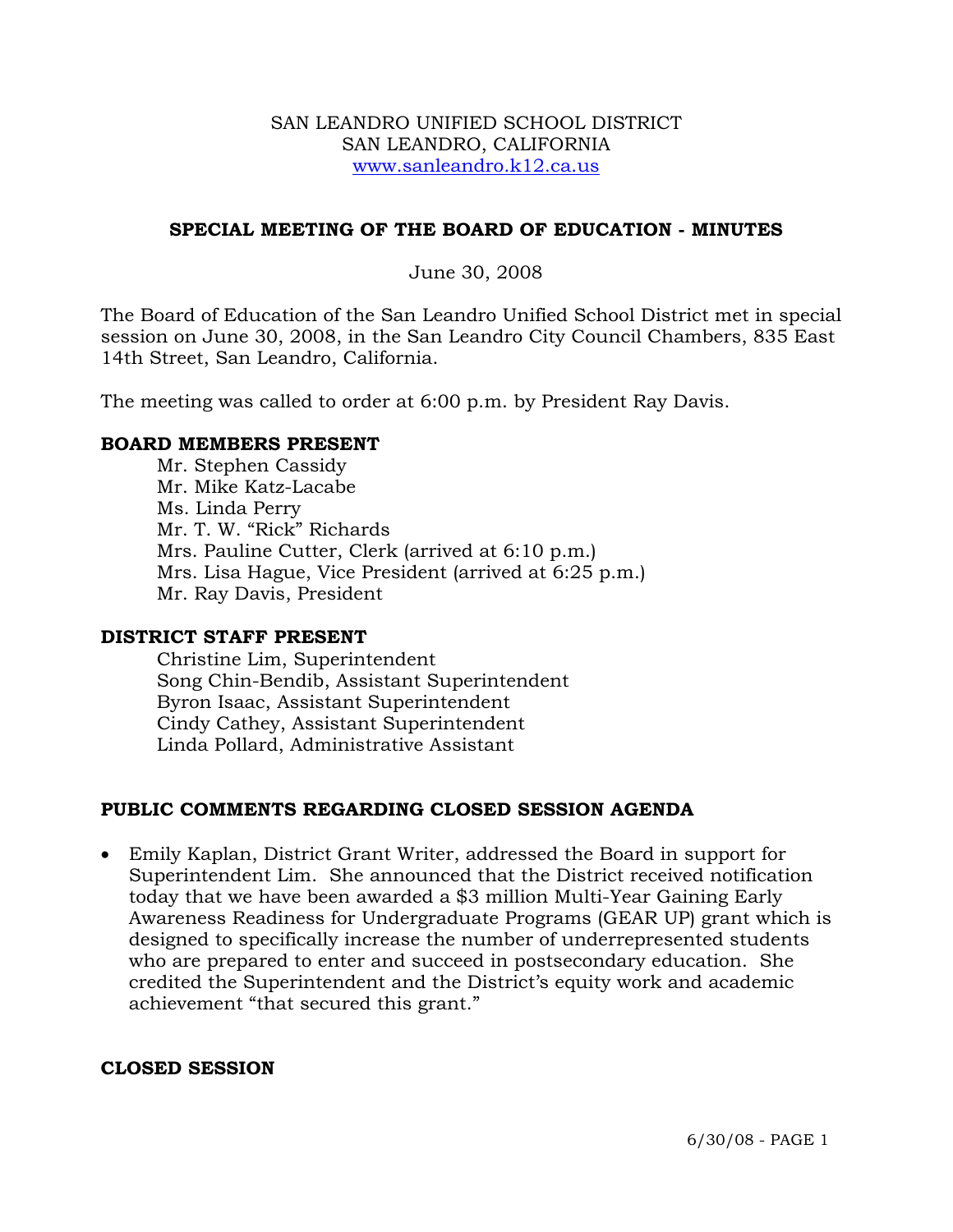At 6:05 p.m., the Board went into closed session for Public Employee Performance Evaluation: Title: Superintendent's Evaluation, Public Employee Discipline/Dismissal/Release, Conference with Labor Negotiator, Conference with Legal Counsel – Anticipated Litigation – significant exposure to litigation, Public Employee Appointment – Title: Assistant Principal, San Leandro High School, Conference with Real Property Negotiator pursuant to Government Code Sections 54957, 54957.6, 54956.(b), 54956.8, and 54956.9. The closed session was adjourned at 6:58 p.m.

The Board returned to open session at 7 p.m. with the Pledge of Allegiance to the Flag. President Davis said the Board had been in closed session and had taken the following action:

- On a motion made by Mrs. Hague and seconded by Mr. Richards, the Board appointed Ron Polk as Assistant Principal at San Leandro High School by a 7-0 vote.
- On a motion made by Ms. Perry and seconded by Mr. Richards, the Board ratified the Teamsters/Trades contract with the District by a 7-0 vote.

# **APPROVAL OF AGENDA**

On a motion made by Mr. Richards and seconded by Mr. Katz, the Board approved the agenda for the special meeting of June 30, 2008, by a 7-0 vote.

# **PRESENTATION**

\* Bruce Lichtenberg, Area President, of Gallagher Benefit Services of California presented the Actuarial Valuation of the San Leandro Unified School District post-retirement benefit plan (other than pensions) as of July 1, 2007.

 It was explained that the Governmental Accounting Standards Board (GASB) released statement 45 establishing uniform accounting and financial reporting standards for state and local government entities related to post-employment benefits other than pensions, and that the required effective date for implementation of the standards for the District is the first fiscal year following December 15, 2007, which will be the 2008-2009 school year. Key points included:

- The District needs to evaluate the impact of funding the "Other Post Employment Benefits' (OPEBs) or remaining pay as you go (unfunded)
- 2008/09 and future financials must reflect the Annual Required Contribution (ARC) and Net OPEB Obligation (NOO)
- Actuarial review needs to be completed at least every two years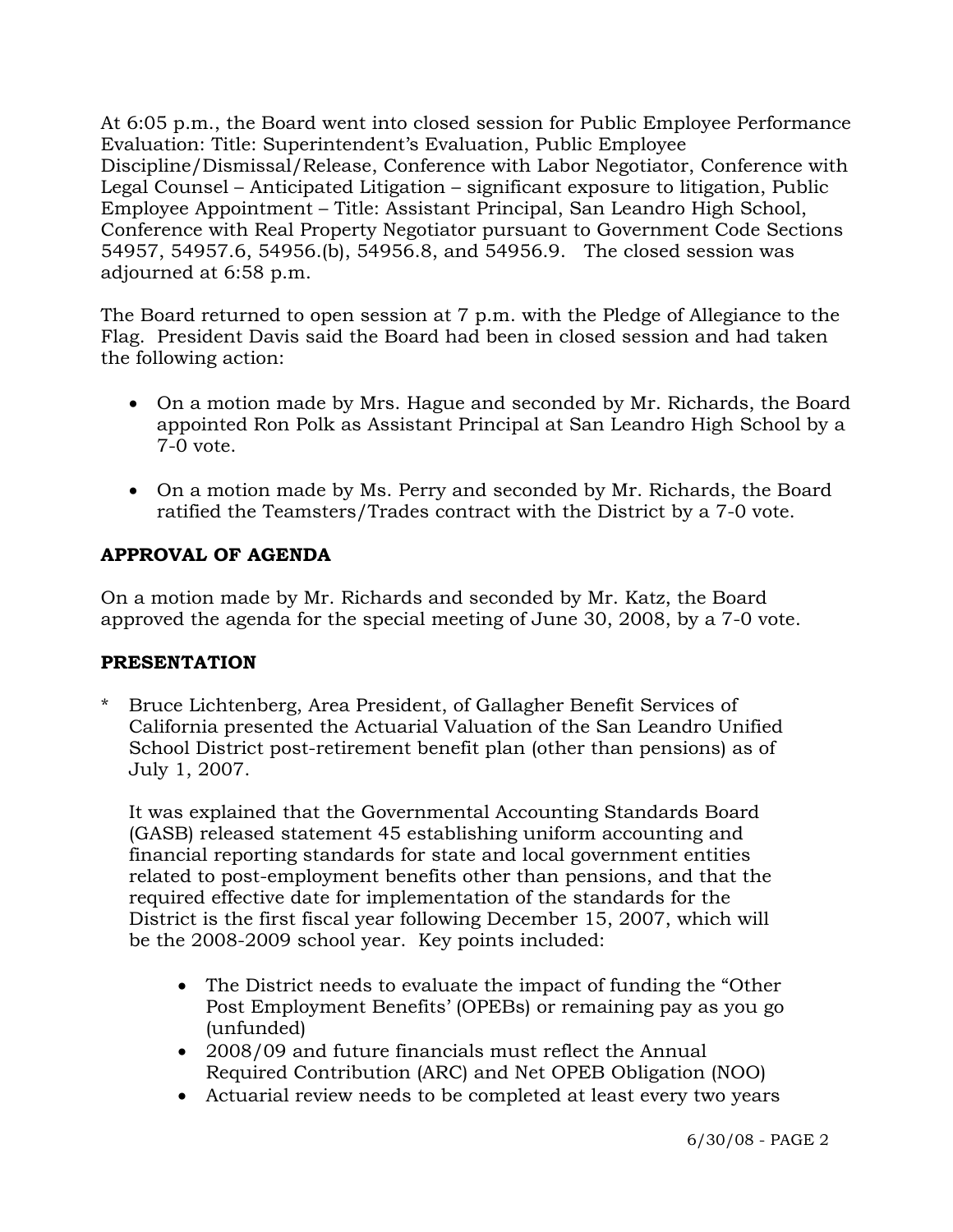The Board posed clarifying questions to further understand the information which was addressed by staff.

# **ACTION ITEMS**

### Business Operations

4.1-A Approve the GASB 45 Actuarial Valuation of Post Retirement Benefit Plan by APEX Management Group, a Division of Gallagher Benefit Services, Inc.

> On a motion made by Mr. Katz and seconded by Mr. Richards, the Board approved the GASB 45 Actuarial Valuation of Post Retirement Benefit Plan by APEX Management Group, a Division of Gallagher Benefit Services, Inc. by a 7-0 vote.

# **PRESENTATION**

- \* Song Chin-Bendib, Assistant Superintendent, Business Services, provided a presentation on the 2008-2009 Adoption Budget, which also included the Estimated Actuals for Fiscal Year 2007-2008. Highlights included:
	- The Fiscal Year 2008-2009 Adoption Budget reflects an operating surplus of \$395,844 in the General Fund Unrestricted; however the salary increase for Teamster/Trades has not been incorporated in the operating expenditures due to the timing of the settlement
	- The Budget includes the inter fund transfer of one-time money authorized by the Board, without which, the operating balance will be in deficit
	- Since the budget captures financial information at a point in time, the data will be updated throughout the fiscal year to reflect more accurate information

 In addition to addressing general clarifying questions raised by the Board, staff responded to a series of questions that were raised by Mr. Cassidy regarding the breakdown of local revenue, District's deficit spending in 2008- 09, compensation for the Superintendent, and Assistant Superintendents; and the amount spent in 2007/08 and allocated for 2008/09 on legal services and consultants (excluding legal counsel).

# **PUBLIC HEARING**

A public hearing was held regarding the 2008-2009 Adoption Budget.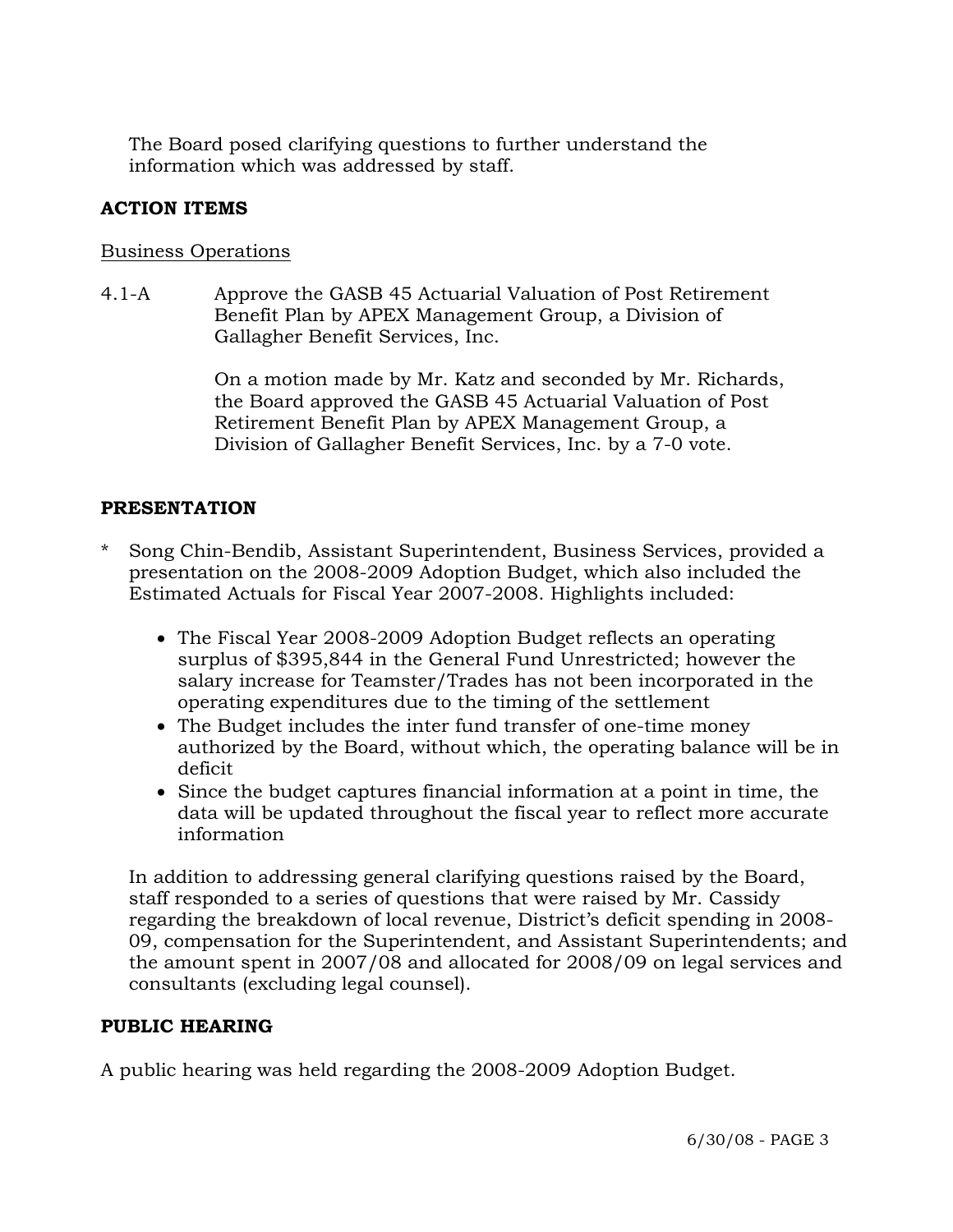• On a motion made by Mrs. Hague and seconded by Ms. Perry, the Board opened the public hearing regarding the 2008-2009 Adoption Budget by a 7-0 vote.

No comments were received from the audience.

• On a motion made by Mrs. Hague and seconded by Ms. Perry, the Board closed the public hearing regarding the 2008-2009 Adoption Budget by a 7- 0 vote.

### **ACTION ITEMS**

#### Business Operations

#### 4.2-A 2008-2009 Adoption

A motion was made by Mr. Richards and seconded by Mrs. Cutter to approve the 2008-2009 Adoption Budget.

Ms. Perry shared some insight to the adoption process, noting that unfortunately, the Board adopts a budget based on the assumptions at the time and before knowing what is going to happen in Sacramento, adding that the real test will be the 1st interim.

Mr. Cassidy suggested that new budget parameters be set such as allocating money from the ending fund balance unrestricted to Fund 17 for future uses i.e. negotiations.

He offered a substitute motion which was seconded by Mr. Katz to amend the adoption budget that was being proposed and allocate one-half of the ending fund balance currently in the Adoption Budget to Fund 17.

President Davis asked staff for clarification as to whether acting on such a motion this late in the process would be detrimental to the financial situation of the school district. While nothing is "set in stone", Ms. Chin-Bendib recommended waiting until after the 2nd Interim because the books would be closed, immediate cuts would begin in January following the Governor's proposed 2009-10 budget, and the ADA would be in.

Mrs. Cutter felt that because the Adoption Budget was due to the County on July 1, it would be very irresponsible to not pass this budget, and suggested that the District begin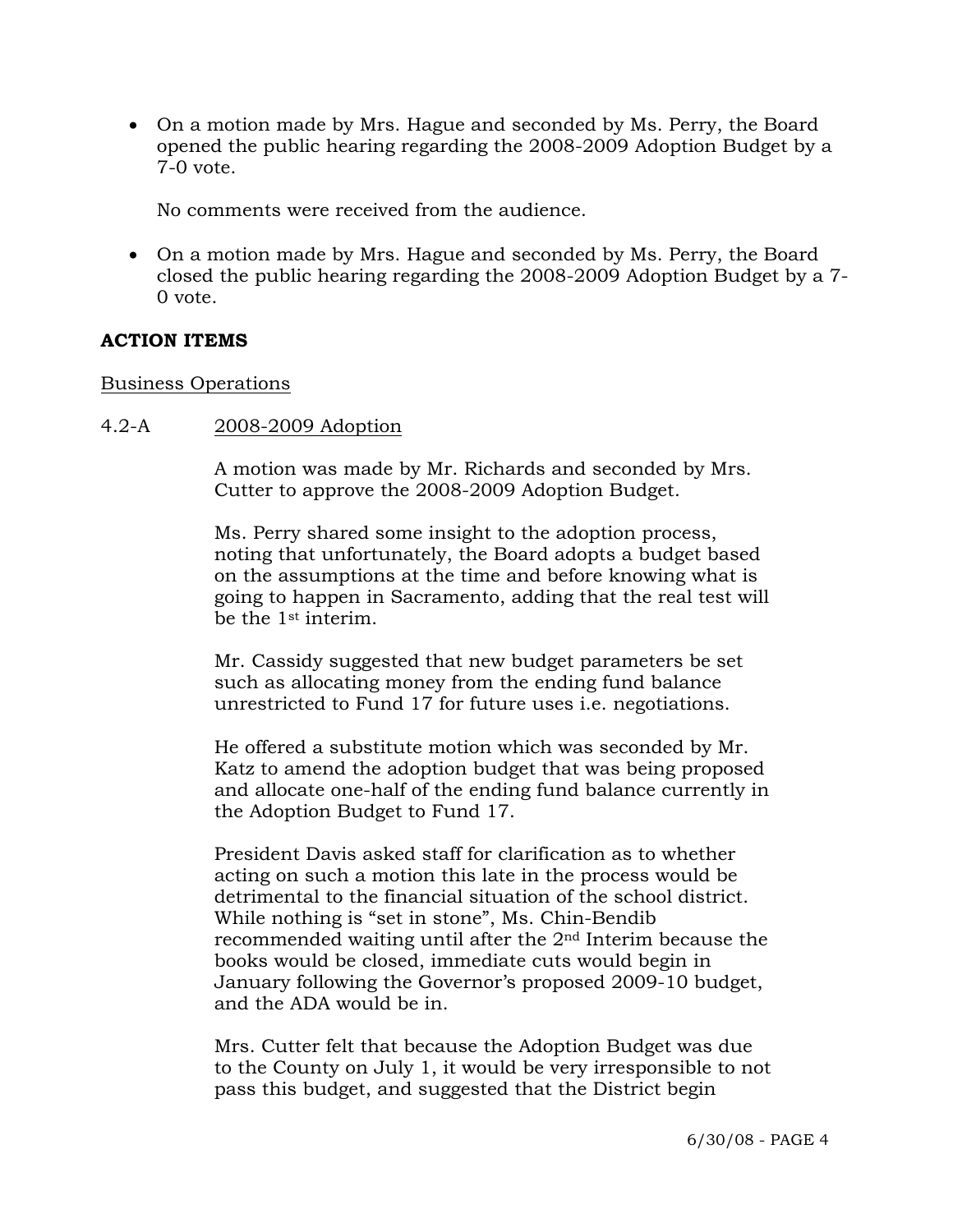working towards setting aside additional dollars in Fund 17.

Mr. Cassidy withdrew the substitute motion, and the Board took action on the original motion.

On a motion made by Mr. Richards and seconded by Mrs. Cutter, the Board approved the 2008-2009 Adoption Budget by a 7-0 vote.

#### **PUBLIC TESTIMONY ON NON-AGENDA ITEMS** None

# **REPORTS**

- 1) Correspondence Clerk Cutter reported receipt of the following emails from June 10 – June 27, 2008: from Derek Jung regarding equal access for flyer distribution at our schools; from Lori Watson regarding letter of support for Superintendent Lim; from Robin Michel regarding letter of support for Superintendent Lim; from Deborah Cox regarding need for Parcel Tax and timing of ballot measure; from Gerald Shovlin regarding Gifted Program, New York Times article; from Thomas Morse regarding Invitation to read his BLOG: "Evaluate Your School Administrator"; from Wafaa Aborashed regarding article regarding artificial turf; and from Mary Ann Valles regarding letter of support for Superintendent Lim.
- 2) Superintendent's Report Superintendent Lim reiterated the announcement that the District received a six-year, \$3 million GEAR UP grant from the federal government which will support AVID activities at both middle schools, and follow an entire cohort of seventh grade students through high school and graduation. In addition the funding will provide support for after school programs, interventions, professional development for teachers, community partnerships and visits to college campuses. The District was one of twenty-four nationwide to receive this award.

Ms. Lim shared a tentative flyer announcing the Oakland Raiders vs. Carolina Panthers "San Leandro Day with the Raiders", November 9, 1 p.m. This fundraising opportunity will benefit both the San Leandro Chamber of Commerce and the District. Agencies will receive \$14 for every ticket sold, a 50/50 split between the Chamber and the District. She also announced that retro checks for 2007/08 were distributed to the San Leandro Teachers' Association (SLTA) and the San Leandro Unified School District Management Association (SLUSDMA) on June 24, adding that it is anticipated that the California School Employees' Association and Teamsters/Trades will be receiving their retro checks on July 29.

3) Board Committee Reports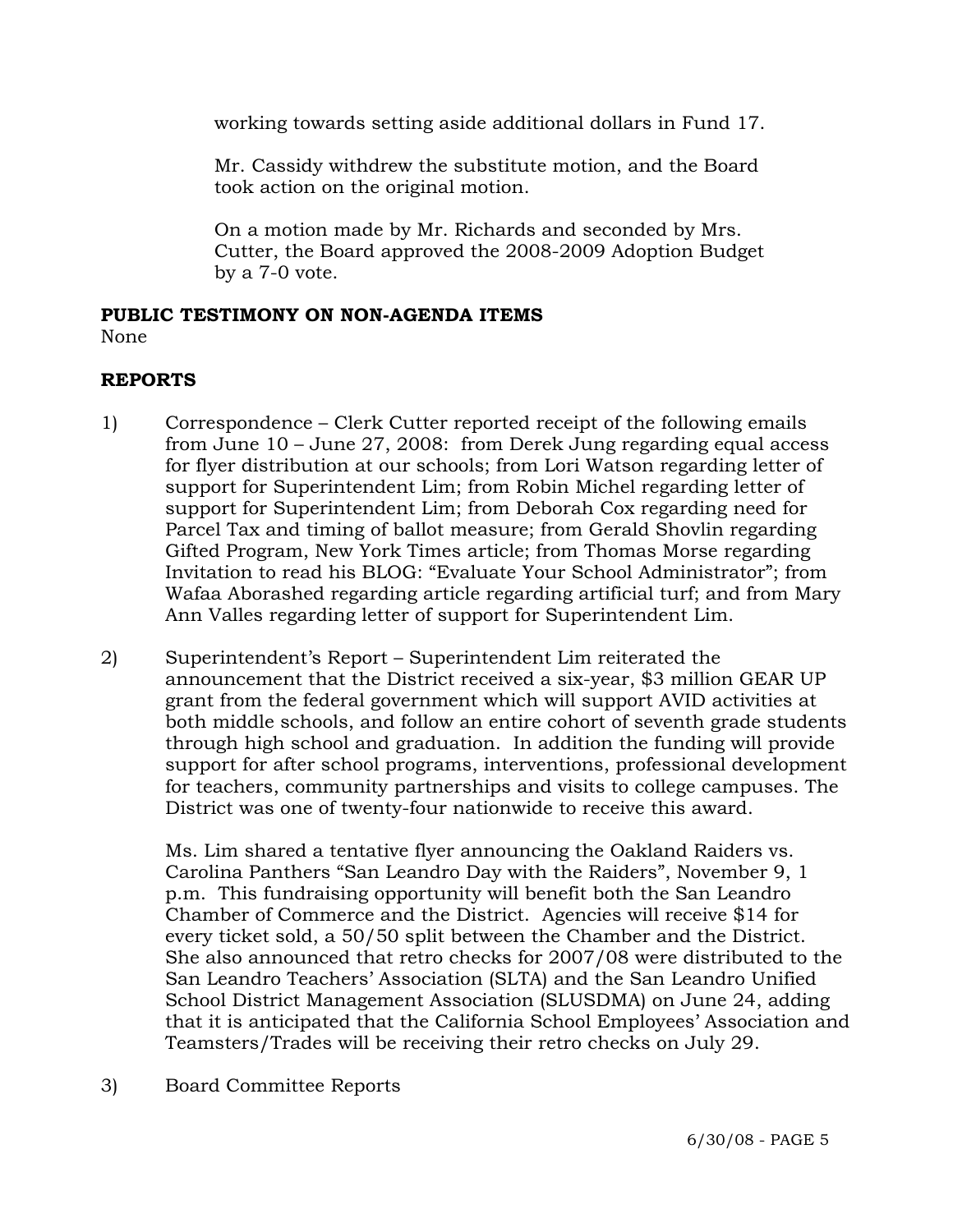- Finance Other than the Adoption Budget which was approved tonight, Mr. Richards noted that there was nothing else to report.
- Policy- Ms. Perry reported that the committee met on June 25, 2008, and was bring forward proposed changes to Board Policy 6146.1, High School Graduation Requirements; Board Policy 1325, Advertising and Promotion; and Board Policy 3312, Contracts for action, as well as for information AR 1325, Advertising and Promotion, and AR 3314, Payments for Goods and Services. The committee began their discussion on Education Foundations with Ms. Perry sharing some policies from other districts.

# **CONSENT ITEMS**

# General Services

- 1.1-C Approval of Board Minutes May 20, 2008
- 1.2-C Resolution #08-36, Authorizing Certain Persons to Draw Funds

### Human Resources

2.1-C Acceptance of Personnel Report

President Davis noted before the vote that position #788 of the classified employees' personnel report was being pulled; however, action would be taken on the remaining positions.

2.2-C Certificated Interns to Receive Preliminary Teaching Credential

# Educational Services

- 3.1-C Non-Public School Contracts
- 3.2-C Consolidated Application, Part I for 2008-2009
- 3.3-C Proposed Changes to Board Policy 6146.1, High School Graduation Requirements
- 3.4-C Proposed Changes to BP 1325, Advertising and Promotion

# Business Operations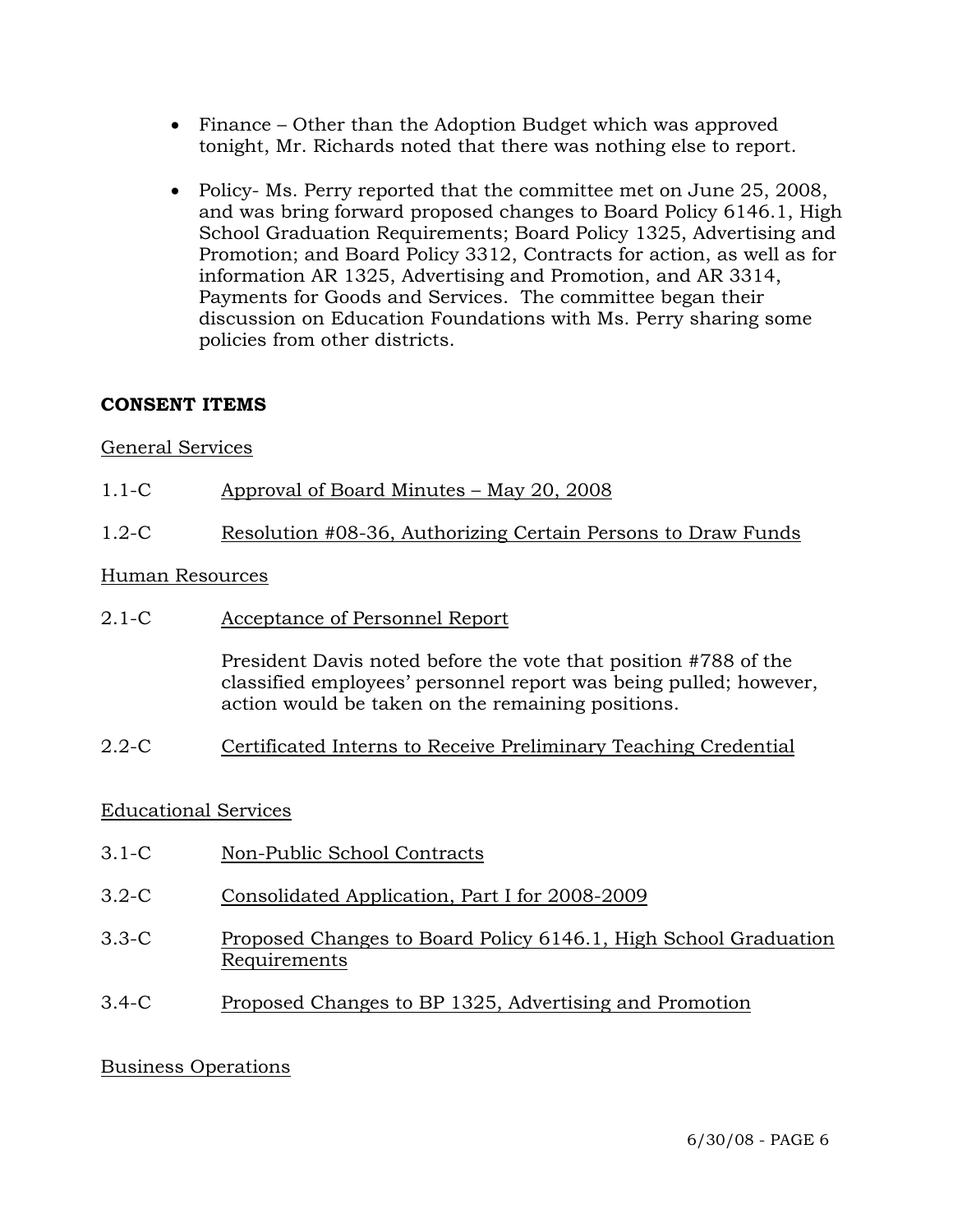- 4.1-C Resolution #08-35 to Declare Certain Equipment Surplus and/or Obsolete
- 4.2-C Contract Between San Leandro Unified School District and Direct Computer Disposal (DCD)
- 4.3-C Consulting Service with Alameda County Office of Education Network Services (ACOENet)

Facilities and Construction

5.1-C Proposed Changes to Board Policy 3312, Contracts

On a motion made by Mr. Katz and seconded by Ms. Perry, the Board approved the amended consent items by a 7-0 vote.

# **ACTION ITEMS**

# Human Resources

2.1-A Job Description for Computer Technician Position

Mr. Katz was concerned about the District still using Windows 98, an obsolete operating system, which has no way of providing access control or security. Assistant Superintendent Song Chin-Bendib said that she would look into that. She also confirmed that the position was already part of the budget.

On a motion made by Mr. Katz and seconded by Mr. Richards, the Board approved the job description for the Computer Technician Position by a 7-0 vote.

# Business Operations

4.1-A Resolution #08-32 Governing Board Elections – Specifications of the Election Order

> Prior to the vote, Mrs. Cutter noted that the cover sheet for 4.1-A was incorrect, and that the Resolution number for all three resolutions should begin with #08-. It was noted that the corrections had already been made.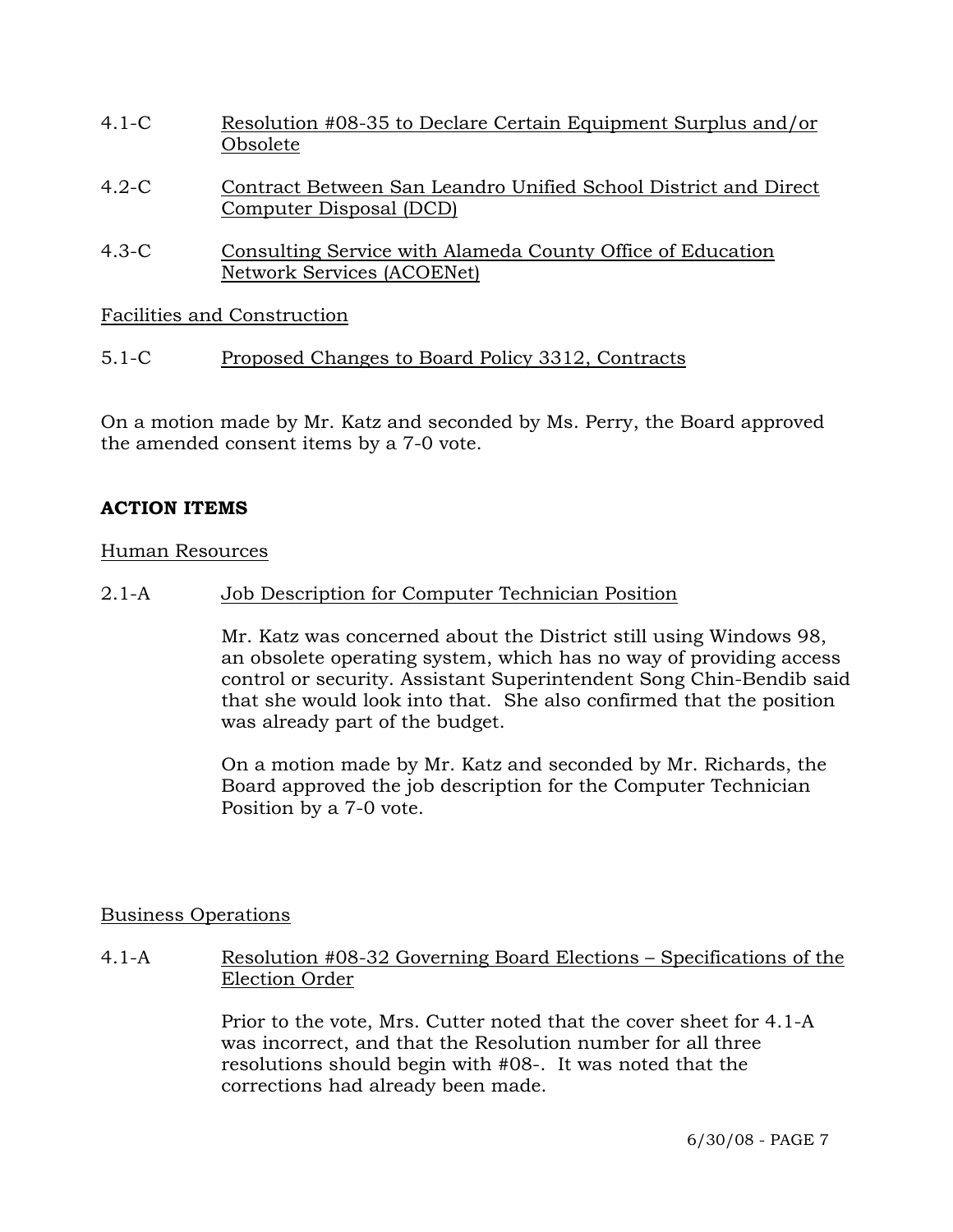On a motion made by Mrs. Cutter and seconded by Mr. Katz, the Board adopted Resolution #08-32 Governing Board Elections – Specifications of the Election Order.

#### 4.2-A Resolution #08-33 Governing Board Elections – Candidates' Statement of Qualifications

Ms. Perry thought the \$450 filing fee was low and wondered if this fee had come from the Alameda County Registrar of Voters Office. It was explained that the \$450 represented an estimate, and indicated that the candidates shall be refunded any overage or billed for any additional costs after the election.

On a motion made by Mr. Richards and seconded by Mrs. Hague, the Board adopted Resolution #08-33 Governing Board Elections – Candidates' Statement of Qualifications by a 7-0 vote.

### 4.3-A Resolution #08-34 Governing Board Elections – Tie Vote Procedure

On a motion made by Mrs. Cutter and seconded by Mr. Katz, the Board adopted Resolution #08-34 Governing Board Elections – Tie Vote Procedure by a 7-0 vote.

# **DISCUSSION ITEMS**

#### Business Operations

# 4.1-D Parcel Tax

President Davis said that he placed this on the agenda to give the Board an opportunity to continue their discussion regarding the Parcel Tax, adding that he recollected that the Board agreed, at their last Board meeting, that the Ad Hoc Committee would meet and develop a plan for a possible future parcel tax and then strategize a timeline.

There was some discussion on whether the committee members on the ad hoc committee should remain the same in light of the upcoming election. Mr. Cassidy thought that the committee should be comprised of members who will definitely be serving as a Board member in 2009. Ms. Perry felt that it was the obligation of the current members of this committee to serve until they are no longer on the Board. In addition the Board shared their thoughts on what areas they would like the discussions to focus on.

It was decided that the agenda would concentrate on the level of and/or lack of community support that was identified the survey,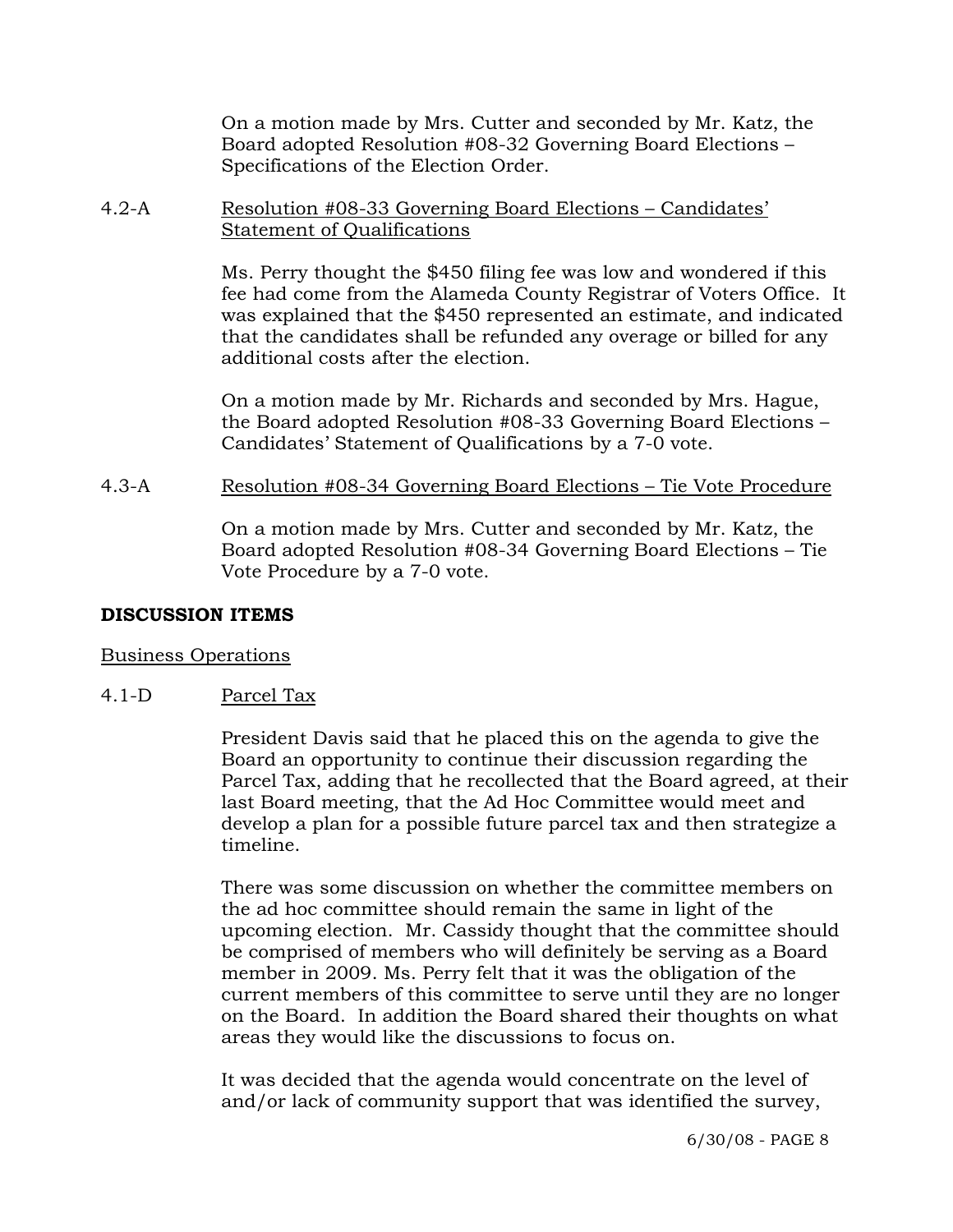ways to engage the community, and the timeline.

### **INFORMATION ITEMS**

#### Educational Services

### 3.1-I Proposed Changes to AR 1325, Advertising and Promotion

The Board received for information and review the revised AR 1325, Advertising and Promotion.

It was explained the changes made to this AR took into consideration the comments made by Derek Jung, Senior Pastor of the Fundamental Gospel Baptist Church, in his communication regarding equal access for flyer distribution. Ms. Perry added that further revisions could be expected.

#### Facilities and Construction

#### 5.1-I Revised AR 3314, Payments for Goods and Services

The Board received for information and review the revised AR 3314, Payments of Goods and Services.

#### **ADDITIONAL SUGGESTIONS AND COMMENTS FROM BOARD MEMBERS**

- Mr. Katz extended an invitation to the screening of the movie, "Two Angry" Moms" on July 16 at 7:30 p.m. at the San Leandro Library. The film is about two mothers who try to change the nutritional content of the school lunch program.
- Mr. Cassidy received consensus to his request to discuss budget priorities including creating guidelines and processes with regards to increasing reserves and new budget assumptions. In light of the all the recent media attention with regards to the lead content in Astroturf fields, Mr. Cassidy asked that the Superintendent provide a statement regarding this issue, specifically addressing the Bancroft Middle School field.

Mr. Cassidy was also interested in receiving a current report regarding the seismic condition of the schools. Mrs. Cutter said that a status report on seismic retrofitting of the District was included in the original master plan (in 1997 or 1998) which was completed before the Measure A Bond, and received ratings based on a scale of 1-7. The Board directed staff to prepare a status report, with the Superintendent providing a brief summary to the Board.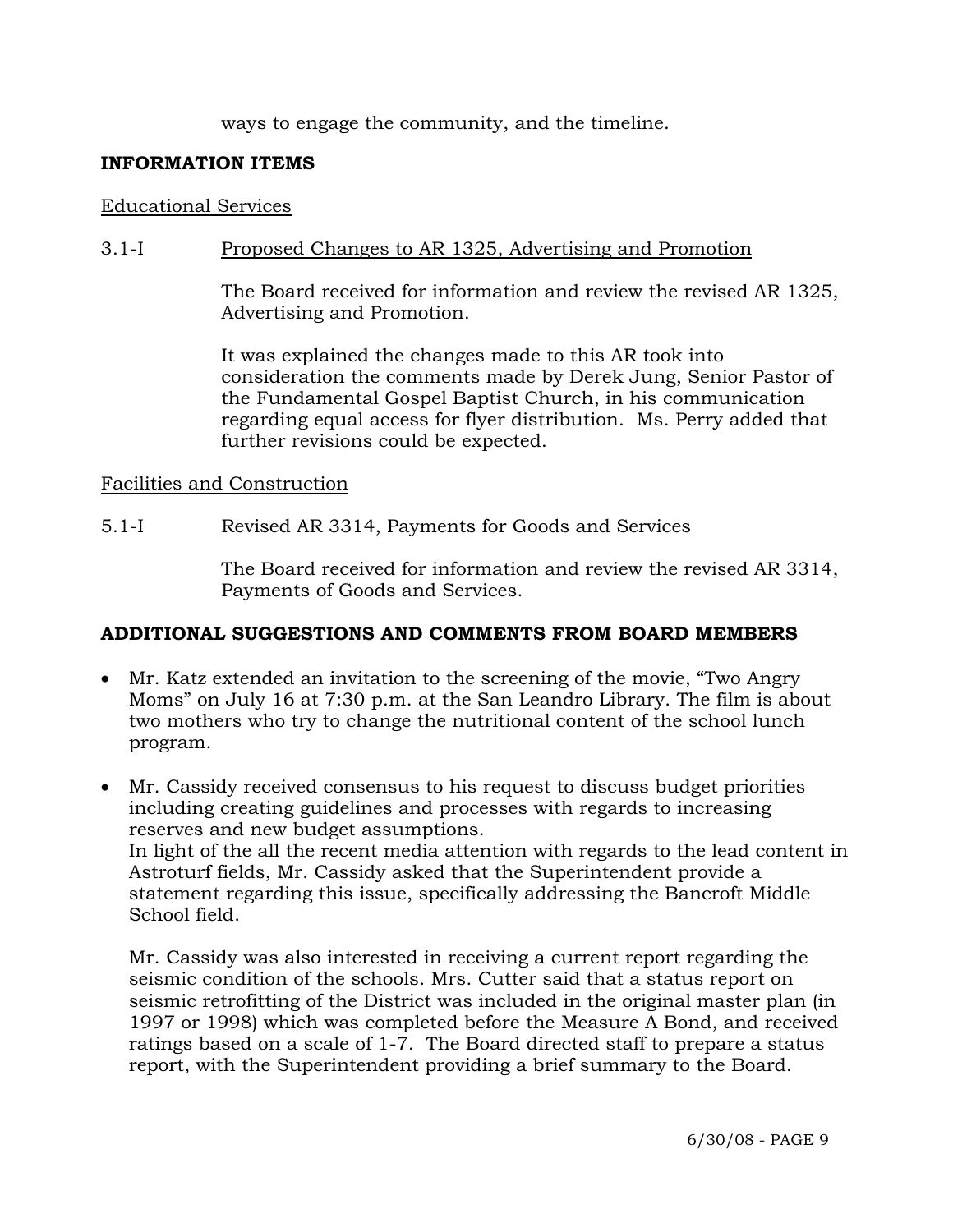Mr. Cassidy attended the Gay Pride Parade in San Francisco on Sunday, June 29, noting the many teachers and other contingents from the San Francisco school district were in attendance, suggesting that maybe a San Leandro contingent could participate in 2009.